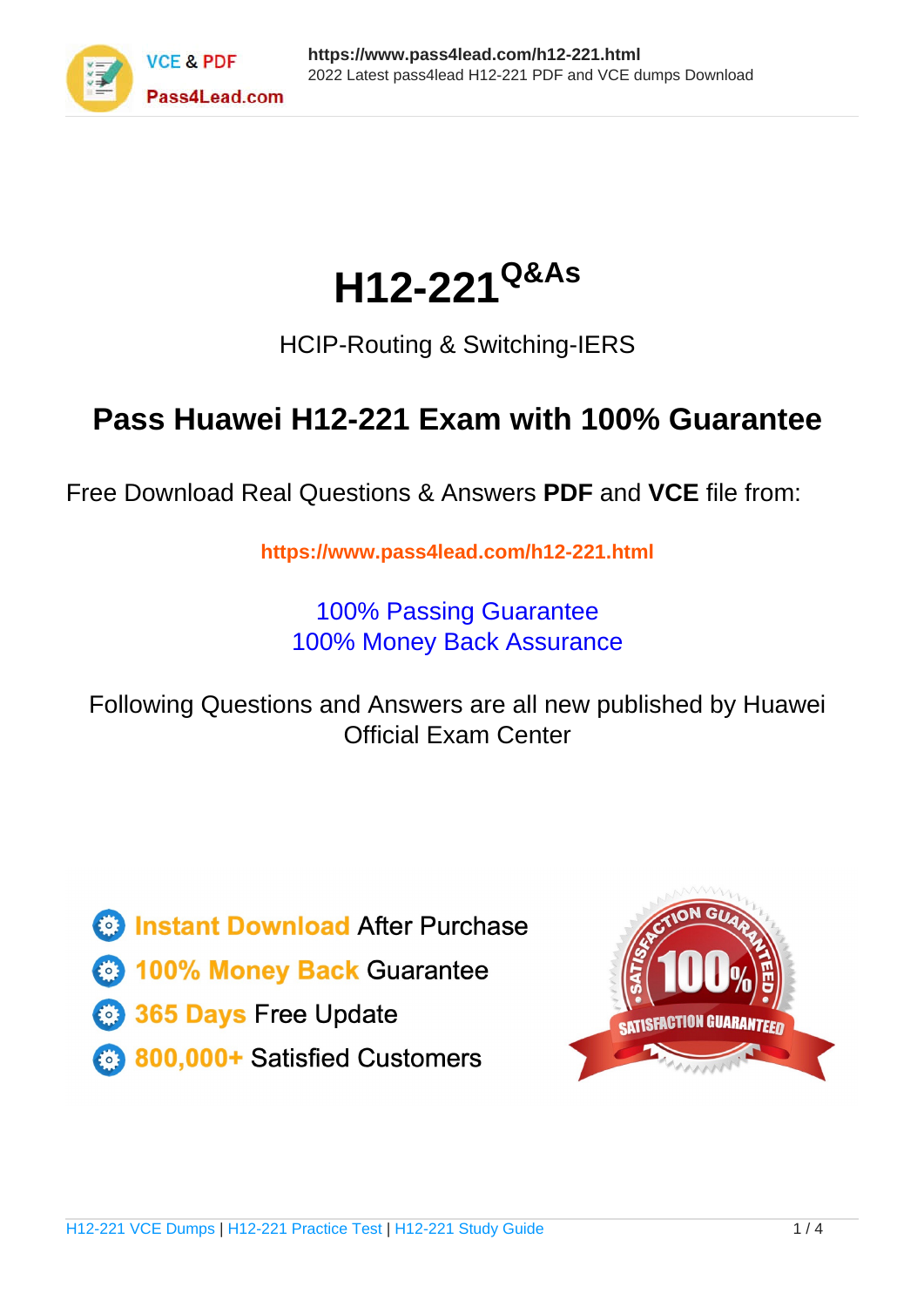

#### **QUESTION 1**

Routes 172.1.12.0/24, 172.1.13.0/24, 172.1.14.0/24, and 172.1.15.0/24 can be summarized into route 172.1.8.0/21.

A. TRUE

B. FALSE

Correct Answer: A

#### **QUESTION 2**

ACLs can match routing information or data packet addresses to filter unmatched routing information or data packets.

A. TRUE

B. FALSE

Correct Answer: A

#### **QUESTION 3**

ABRs advertise link state information about non-backbone areas into backbone areas. The backbone area then advertises the routing information into other non-backbone areas. Link state information about the backbone area cannot be advertised into non-backbone areas.

A. TRUE

B. FALSE

Correct Answer: B

#### **QUESTION 4**

How many hosts can the network 154.27.0.0 support, if not subnetted?

A. 254

B. 1024

- C. 65,534
- D. 16,777,206

Correct Answer: C

#### **QUESTION 5**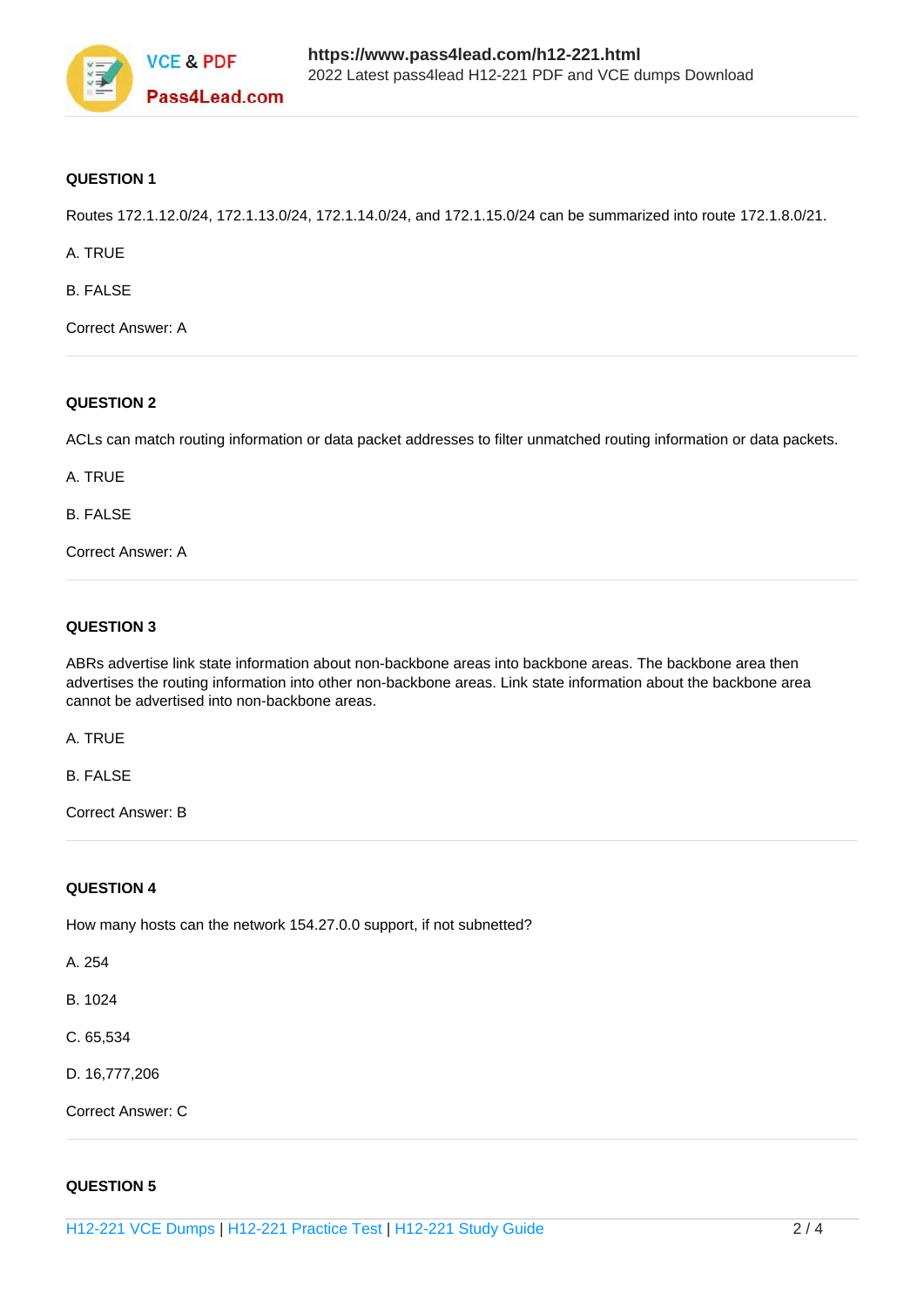

**VCE & PDF** Pass4Lead.com

What is the function of well-known community attribute NO\_EXPORT\_SUBCONFED in BGP?

- A. Routes received carrying this value cannot be advertised outside of the confederation.
- B. Routes received carrying this value cannot be advertised to any BGP peers.
- C. Routes received carrying this value cannot be advertised to any EBGP peers.
- D. All above statements are wrong

Correct Answer: C

[H12-221 VCE Dumps](https://www.pass4lead.com/h12-221.html) [H12-221 Practice Test](https://www.pass4lead.com/h12-221.html) [H12-221 Study Guide](https://www.pass4lead.com/h12-221.html)